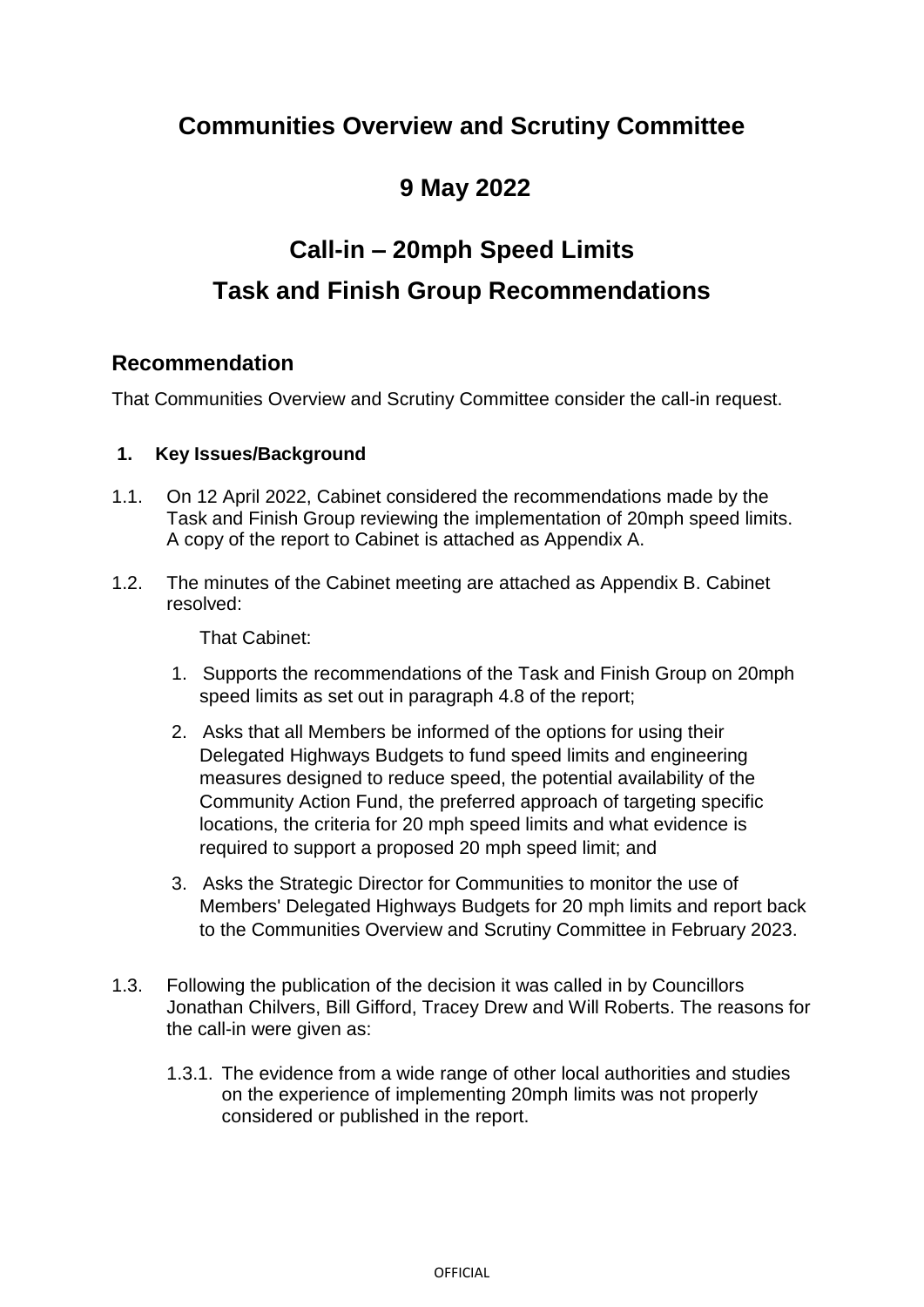- 1.3.2. The desk based exercise on New Arley and Kenilworth was not published as part of the report and was not summarised accurately.
- 1.3.3. The report runs contrary to the Council Plan by not being consistent with:

i) a 'community powered Warwickshire approach' (p17)

ii) 'making it easier to make more sustainable journeys using cycling, walking or public transport' (p11)

iii) the commitment to residents to 'be safe and feel safe' (p10) and to 'live in a safe environment that is connected to your community' (p16)

- 1.4. A full response will be provided to the Overview and Scrutiny Committee by officers at the meeting.
- 1.5. The Task and Finish Group was convened following a motion at full council. Its remit was to consider the evidence, cost, impact and/or benefit of 20mph speed limits in residential areas including schools and other sites of wider interest across Warwickshire.
- 1.6. The Group considered options for advisory signage and what would benefit schools in particular. It engaged with the Police and considered information about the likely costs and benefits of specimen blanket schemes in areas of New Arley and Kenilworth.
- 1.7. The Group concluded that a blanket approach offered little benefit
- 1.8. The procedure for call in is set out in Standing Order 13. Having considered the call-in request, the Overview and Scrutiny Committee may (i) refer the matter back to the decision maker for reconsideration setting out in writing the nature of its concerns or (ii) decide to take no action.
- 1.9. The Overview and Scrutiny Committee is asked to consider the matter and decide whether to return the matter to Cabinet for reconsideration with an explanation of its concerns or to take no action (with or without comment) in which case Cabinet's decision will be implemented with immediate effect.

#### **2.0 Environmental Implications**

The environmental implications relating to the original decision that is the subject of this call in are covered in the report of 12 April 2022.

#### **3.0 Financial Implications**

The financial implications relating to the original decision that is the subject of this call in are covered in the report of 12 April 2022.